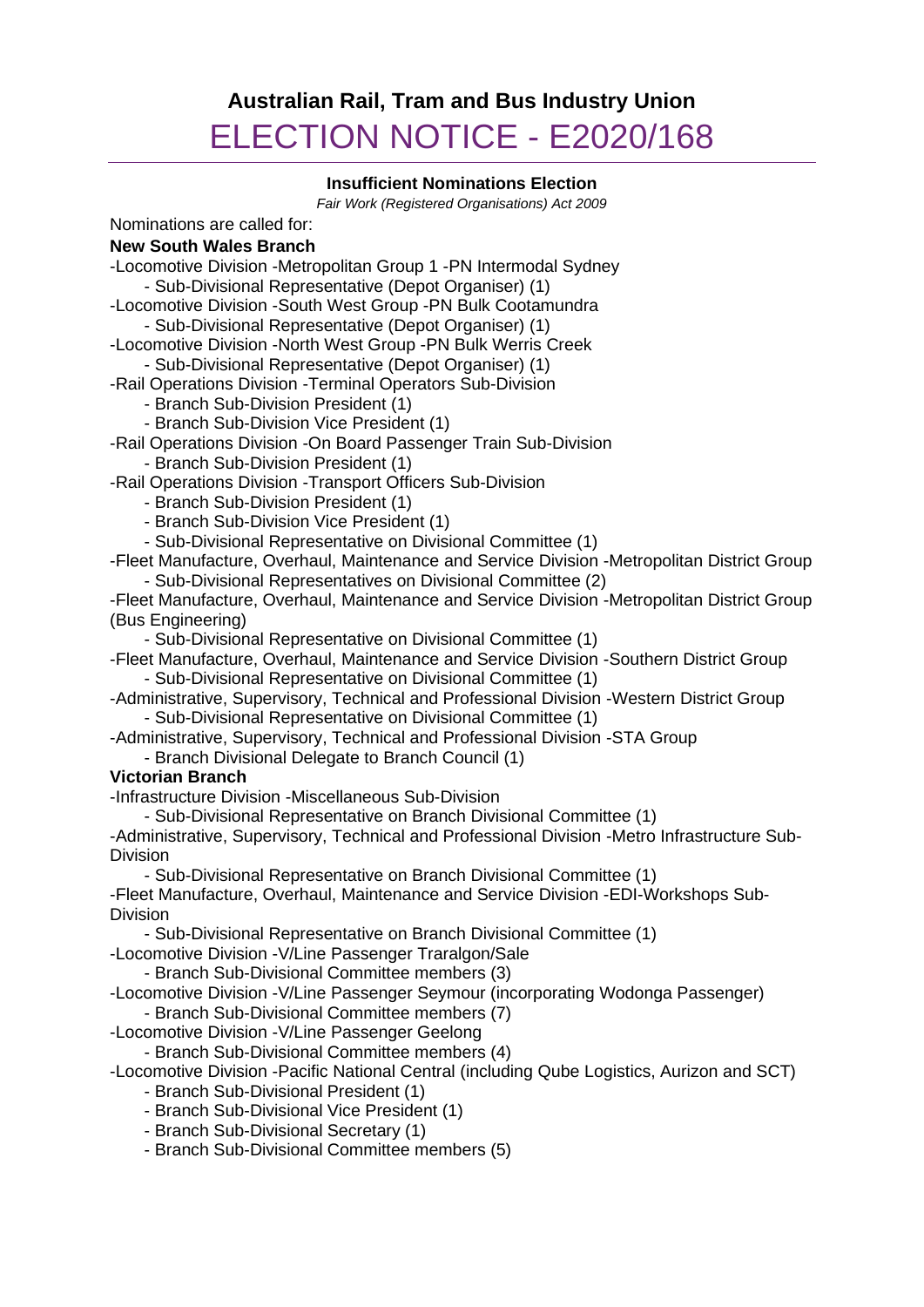-Locomotive Division -Pacific National Maryborough (incorporating Bendigo, Mildura and Ouyen)

- Branch Sub-Divisional President (1)

- Branch Sub-Divisional Vice President (1)

- Branch Sub-Divisional Committee Members (5)

-Locomotive Division -Pacific National Dimboola

- Branch Sub-Divisional President (1)

- Branch Sub-Divisional Vice President (1)

- Branch Sub-Divisional Committee members (5)

-Locomotive Division -Pacific National Geelong

- Branch Sub-Divisional President (1)

- Branch Sub-Divisional Vice President (1)

- Branch Sub-Divisional Secretary (1)

- Branch Sub-Divisional Committee members (7)

-Locomotive Division -Pacific National Wimmera

- Branch Sub-Divisional President (1)

- Branch Sub-Divisional Vice President (1)

- Branch Sub-Divisional Secretary (1)

- Branch Sub-Divisional Committee members (7)

-Locomotive Division -Pacific National Melbourne

- Branch Sub-Divisional President (1)

- Branch Sub-Divisional Vice President (1)

- Branch Sub-Divisional Secretary (1)

- Branch Sub-Divisional Committee members (7)

-Locomotive Division -Southern Region Sub-Branch

- President (1)

- Senior Vice President (1)

- Junior Vice President (1)

- Sub-Branch Representatives (4)

-Locomotive Division -Northern Region Sub-Branch

- President (1)

- Sub-Branch Representatives (3)

#### **South Australia/Northern Territory Branch**

-Adelaide Metro Region

- Branch Regional Sub-Branch President (1)

- Branch Regional Sub-Branch Vice President (1)

- Branch Regional Sub-Branch Secretary (1)

-South Australia and Northern Territory Region

- Branch Regional Sub-Branch President (1)

# **West Australian Branch**

-Intrastate Section -Midwest Sub-Branch

- Sub-Branch Vice President (1)

- Committee Members (7)

-Intrastate Section -Southwest Sub-Branch

- Committee Members (2)

-Intrastate Section -Wheatbelt Sub-Branch

- Sub-Branch President (1)

- Committee Members (3)

-Interstate Section -Metropolitan Sub-Branch

- Sub-Branch President (1)

- Committee Members (2)

-Interstate Section -Regional Sub-Branch

- Sub-Branch President (1)

- Sub-Branch Vice President (1)

- Committee Member (1)

-Infrastructure Section -John Holland Sub-Branch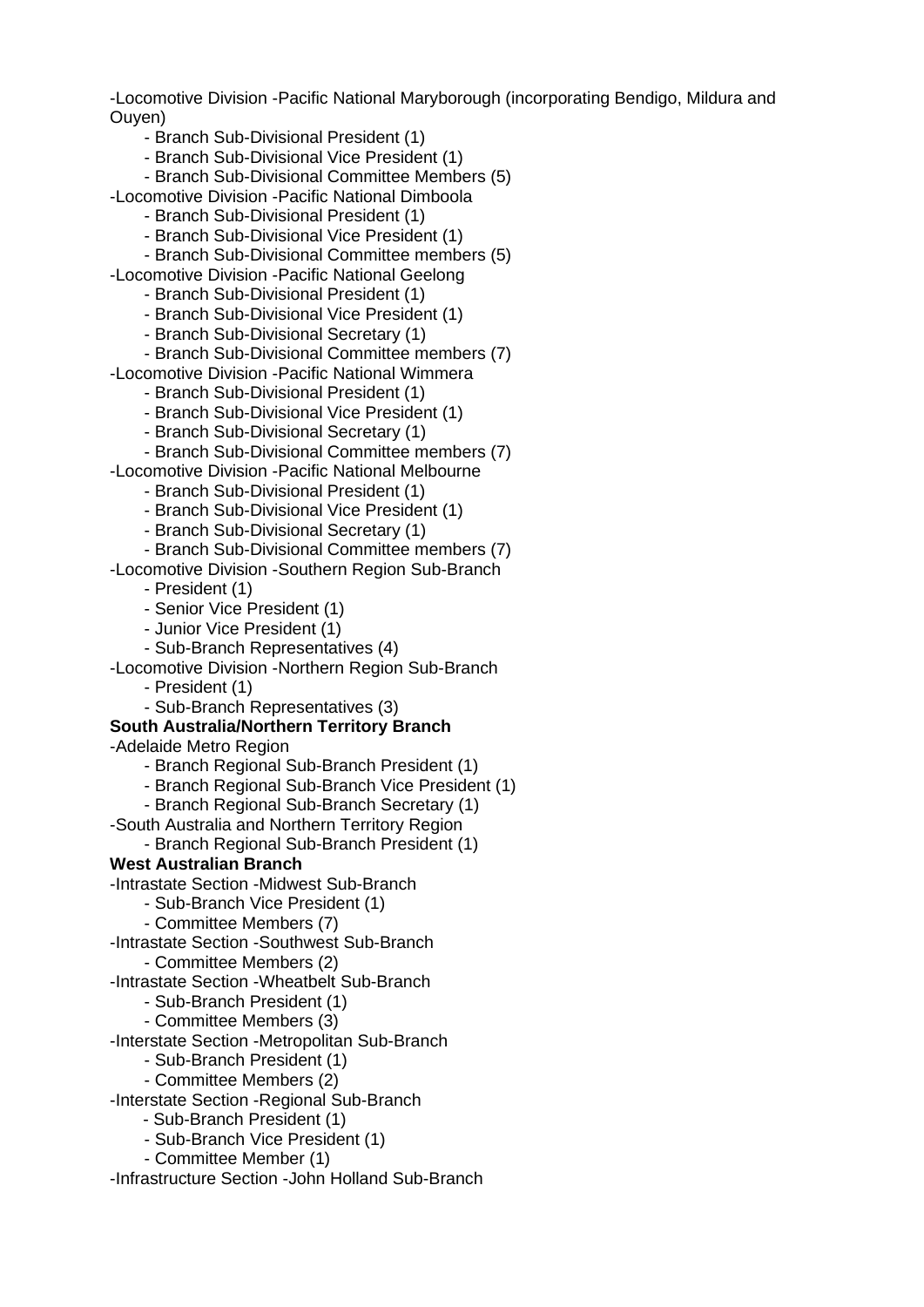- Sub-Branch President (1)
- Sub-Branch Vice President (1)
- Sub-Branch Secretary (1)
- Committee Members (7)

-Infrastructure Section -Westnet Rail Sub-Branch

- Sub-Branch President (1)
- Sub-Branch Vice President (1)
- Sub-Branch Secretary (1)
- Committee Members (7)

## **West Australian PTA Branch**

-Delron & Goldfields Buses Sub-Branch

- Sub-Branch President (1)

- Sub-Branch Vice President (1)
- Sub-Branch Secretary (1)
- Committee Members (7)

-MSS Security Sub-Branch

- Sub-Branch President (1)
- Sub-Branch Vice President (1)
- Sub-Branch Secretary (1)
- Committee Members (7)

-Urban Rail Sub-Branch

- Committee Members (2)

-Network & Infrastructure Sub-Branch

- Committee Members (3)

## **Tasmanian Branch**

-Rail Division -North West Coast Region

- Regional Representative to Branch Divisional Committee (1)

-Tram and Bus Division -Northern and North-West Coast Regions

- Branch Divisional Vice President (1)

- -Tram and Bus Division -Administrative/Supervisory Sub-Division
	- Branch Sub-Divisional Representative to Branch Divisional Committee (1)

**Nominations**, which must be in writing and comply with the registered rules of the Organisation, may be made at any time from 9:00am Australian Eastern Daylight Time (AEDT) **on 29/10/2021.**

Additional forms are available from the Returning Officer.

Prospective candidates and nominators should verify their financial status and any other qualifications required by the Organisation's rules prior to lodging nominations.

Nominations must reach the Returning Officer via the lodgement method stipulated below **not later than** 5:00pm Australian Eastern Daylight Time (AEDT) on 19/11/2021.

**How to lodge nominations,** nominations must be lodged via the following method:

**By Email:** A properly completed nomination form including all necessary signatures and attachments may be scanned and submitted as a pdf file to [iebnominations@aec.gov.au](mailto:iebnominations@aec.gov.au)

**PLEASE NOTE:** Emails to the AEC inbox that appear to be spam may be blocked. It is the responsibility of senders to ensure that their email reaches the AEC before the deadline for nominations. Emails greater than 6 MB in size may not be accepted by the AEC's firewall. You may call the contact number provided to confirm receipt of your nomination.